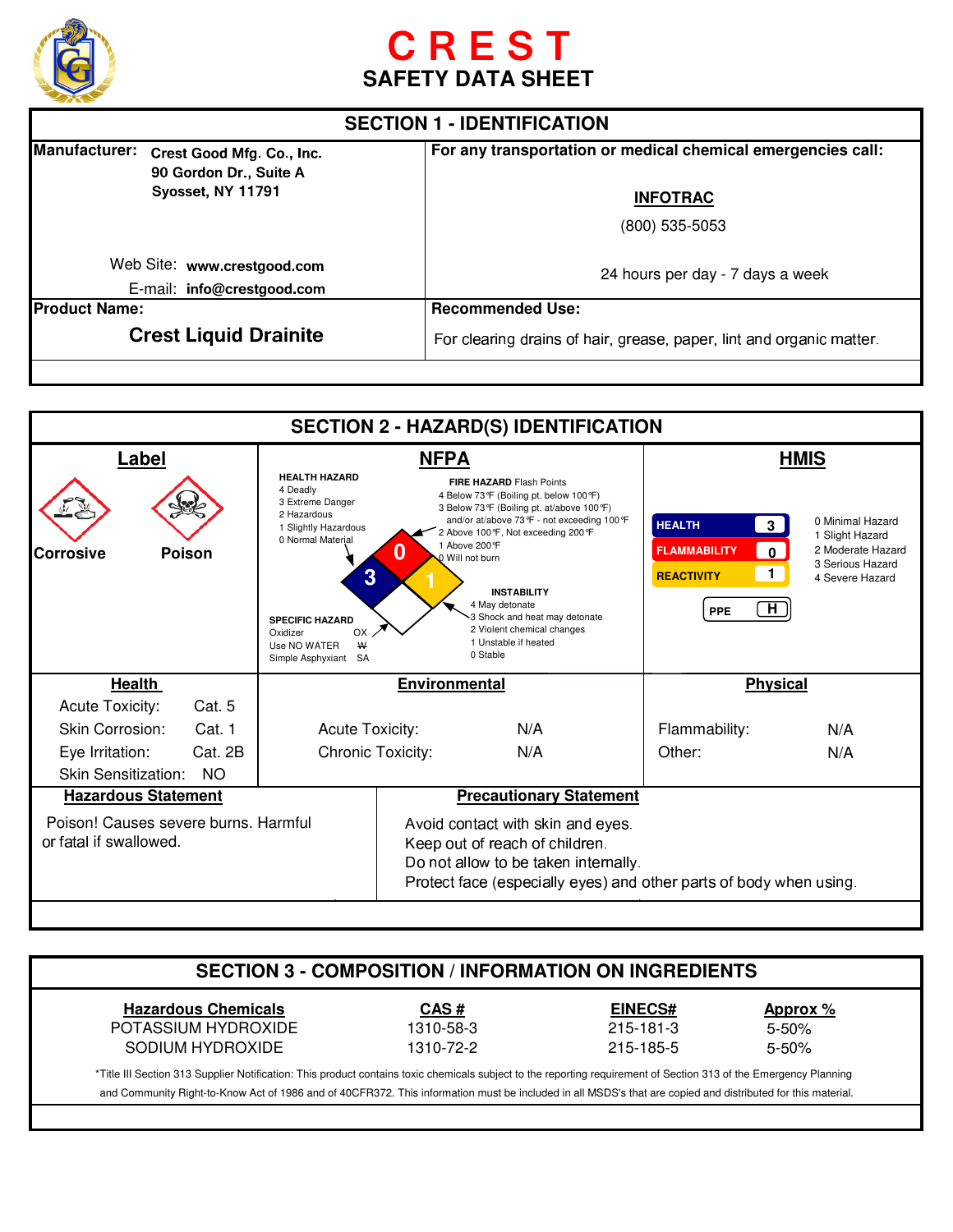# **MATERIAL SAFETY DATA SHEET**

#### **SECTION 4 - FIRST-AID MEASURES**

|            | Inhalation: Remove from further exposure. Keep warm and at rest. If not breathing, give artificial respiration. If breathing is difficult,<br>trained personnel should administer oxygen. Seek immediate medical attention. |
|------------|-----------------------------------------------------------------------------------------------------------------------------------------------------------------------------------------------------------------------------|
| Skin:      | Remove contaminated clothing including shoes and immediately wash affected area with plenty of soap and water.<br>Seek immediate medical attention. Wash contaminated clothing and shoes before reuse.                      |
| Eyes:      | Immediately flush eyes with plenty of water for two to three minutes. Remove any contact lenses and continue flushing<br>for 15 minutes. Get immediate medical attention.                                                   |
| Ingestion: | Wash out mouth with water, keep at rest. Seek immediate medical attention. DO NOT induce vomiting unless directed<br>to do so by medical personnel.                                                                         |

#### **SECTION 5 - FIRE-FIGHTING MEASURES**

Sodium Hydroxide will react with metals such as aluminum,

#### Suitable **Unsuitable Extinguishing Media New Specific Hazards**

---------

#### **Protective Equipment**

Water Spray Standard Agents

Dry Chemical **Full protective gearer and Exercise**  $\vert$  tin, and zinc to generate  $\vert$  Full protective gear. {(SCBA), MSHA/NIOSH}. Self-contained breathing apparatus

#### **Special Firefighting Procedures**

Avoid direct contact of Sodium Hydroxide with water, as this can produce a violent exothermic reaction. Use water to cool containers exposed to fire. Contact with reactive metals may result may result in the generation of flammable gas.

flammable and explosive

hydrogen gas.

| <b>SECTION 6 - ACCIDENTAL RELEASE MEASURES</b> |                                                                                                                                                                                                      |  |
|------------------------------------------------|------------------------------------------------------------------------------------------------------------------------------------------------------------------------------------------------------|--|
| <b>Personal Precautions:</b>                   | None.                                                                                                                                                                                                |  |
| <b>Protective Equipment:</b>                   | None.                                                                                                                                                                                                |  |
| <b>Emergency Procedures:</b>                   | None.                                                                                                                                                                                                |  |
| <b>Environmental Precautions:</b>              | Keep out of water sources and sewers.                                                                                                                                                                |  |
| <b>Methods for Cleaning-Up:</b>                | If possible, dike spill and mop or pump into plastic or lacquer lined drums, label "Corrosive" and<br>store away from heat and out of direct sunlight. Residual may be neutralized with citric acid. |  |
| <b>Other Precautions:</b>                      | None.                                                                                                                                                                                                |  |

| <b>SECTION 7 - HANDLING AND STORAGE</b>                                                                   |                                                                                                                                                                                                                                                   |  |  |
|-----------------------------------------------------------------------------------------------------------|---------------------------------------------------------------------------------------------------------------------------------------------------------------------------------------------------------------------------------------------------|--|--|
| <b>Handling</b><br><b>Storage</b>                                                                         |                                                                                                                                                                                                                                                   |  |  |
| Wear appropriate personal protective equipment when handling<br>Sodium Hydroxide and Potassium Hydroxide. | Store in a dry place in accordance with 29 CFR 1910.106 and away from<br>acids, metals, explosives, organic compounds and flammable materials.<br>Do not store in containers made from tin, aluminum, zinc and alloys<br>containing these metals. |  |  |
|                                                                                                           |                                                                                                                                                                                                                                                   |  |  |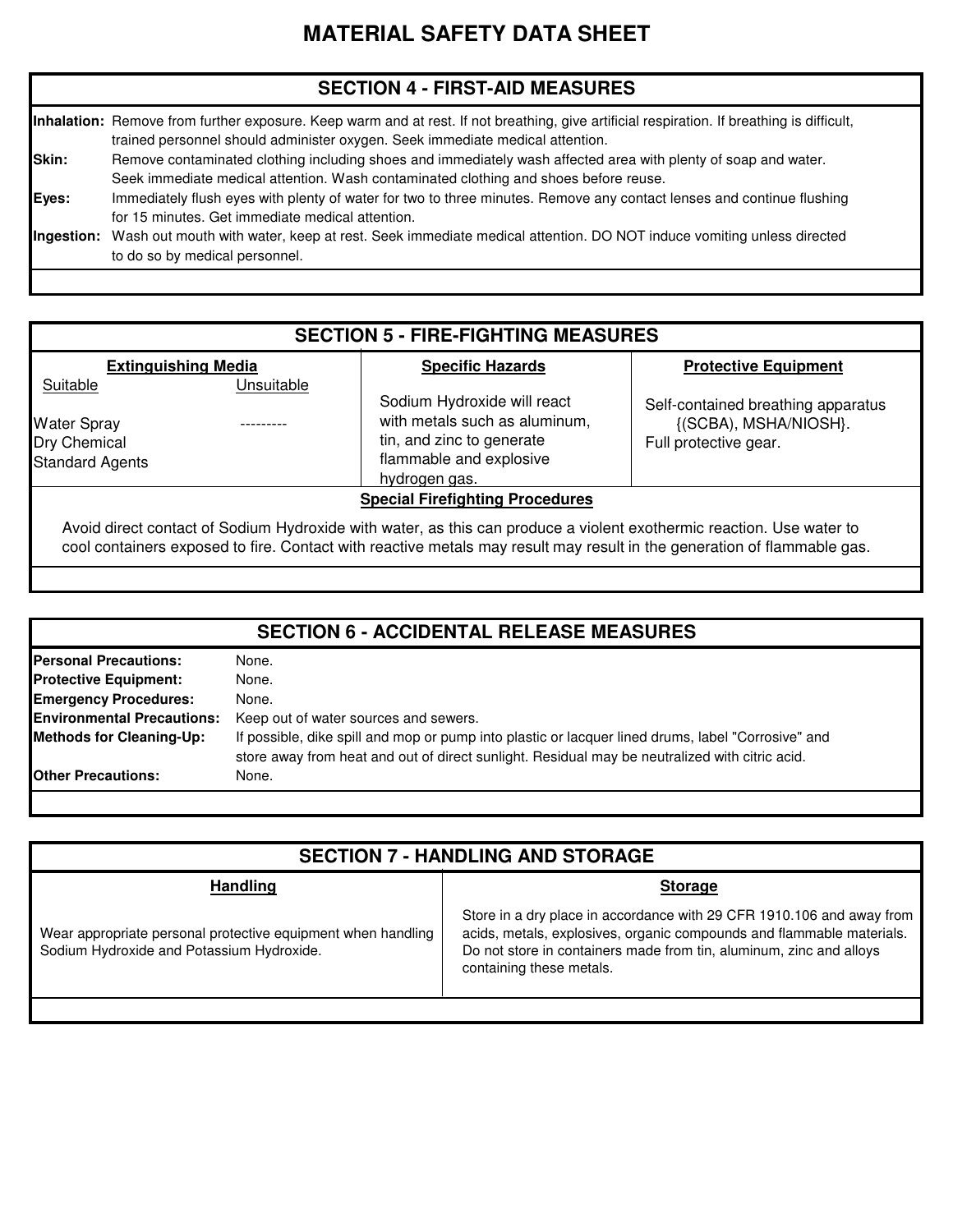# **MATERIAL SAFETY DATA SHEET**

| <b>SECTION 8 - EXPOSURE CONTROLS / PERSONAL PROTECTION</b>                                                                        |                                                                                |                                                                   |  |  |
|-----------------------------------------------------------------------------------------------------------------------------------|--------------------------------------------------------------------------------|-------------------------------------------------------------------|--|--|
|                                                                                                                                   | <b>OSHA Exposure Limits</b>                                                    |                                                                   |  |  |
| <b>Hazardous Components</b>                                                                                                       | <b>ACGIH-TLV</b>                                                               | <b>OSHA-PEL</b>                                                   |  |  |
| POTASSIUM HYDROXIDE                                                                                                               | $2 \text{ mg/m}$                                                               | N/A                                                               |  |  |
| SODIUM HYDROXIDE                                                                                                                  | $2$ mg/m $3$                                                                   | $3$ mg/m $3$                                                      |  |  |
| <b>Personal Protective Equipment</b><br><b>Respiratory Protection:</b><br>Use NIOSH approved respirators to prevent overexposure. |                                                                                |                                                                   |  |  |
| Ventilation:<br>Local ventilation is adequate.                                                                                    |                                                                                |                                                                   |  |  |
| <b>Other Protective Equipment:</b><br><b>Protective Gloves</b><br>Neoprene/Chemical Resistant Gloves.                             | Eyes and Face Protection<br><b>Chemical Safety Goggles</b><br>and Face Shield. | <b>Other Protective Equipment</b><br>Chemical Suit, Rubber Boots. |  |  |
| <b>IOther Precautions:</b><br>None.                                                                                               |                                                                                |                                                                   |  |  |

## **Engineering Controls**

Avoid contact with face and skin. Cleanse skin thoroughly after contact, before meals and at end of work period. Impervious chemical resistant clothing should be worn.

| Appearance:                    | Clear               | <b>Volatile by Volume:</b>              | N/A      |
|--------------------------------|---------------------|-----------------------------------------|----------|
| Odor:                          | <b>Odorless</b>     | Vapor Pressure:                         | N/A      |
| <b>Odor Threshold:</b>         | N/A                 | <b>Vapor Density:</b>                   | N/A      |
| pH:                            | 14                  | <b>Relative Density:</b>                | N/A      |
| <b>Melting/Freezing Point:</b> | N/A / N/A           | Solubility:                             | Complete |
| <b>Boiling Point:</b>          | 265°F               | Partition Coefficient: n-octanol/water: | N/A      |
| <b>Boiling Range:</b>          | N/A                 | <b>Auto-ignition Temperature:</b>       | N/A      |
| <b>Flash Point:</b>            | N/A                 | Specific Gravity (H20=1):               | 1.44     |
| <b>Evaporation Rate:</b>       | N/A                 | Viscosity:                              | N/A      |
| <b>Flammability:</b>           | N/A                 | VOC:                                    | $0$ g/l  |
| <b>Flammability Limits:</b>    | LEL: N/A ; UEL: N/A |                                         |          |
|                                |                     |                                         |          |

| <b>SECTION 10 - STABILITY AND REACTIVITY</b> |                                                                                                                                                                                                                                       |                                                                                                                   |  |  |
|----------------------------------------------|---------------------------------------------------------------------------------------------------------------------------------------------------------------------------------------------------------------------------------------|-------------------------------------------------------------------------------------------------------------------|--|--|
| <b>Stability</b>                             | <b>Hazardous Polymerization</b>                                                                                                                                                                                                       | <b>Conditions To Avoid</b>                                                                                        |  |  |
| Stable<br>Unstable                           | Will Not Occur<br>May Occur                                                                                                                                                                                                           | Mixing with water, acid, or incompatible materials can<br>cause splattering and release of large amounts of heat. |  |  |
|                                              | <b>Incompatible Materials</b>                                                                                                                                                                                                         | <b>Hazardous Decomposition Products</b>                                                                           |  |  |
| and organic peroxides.                       | Acids, aluminum, tin, zinc, and alloys containing these<br>metals, iron, copper, wool, leather, clothing materials,<br>organic chemicals such as nitrocarbons and halogenated<br>hydrocarbons, carbohydrates, phosphorous, explosives | Carbon monoxide with carbohydrates, hydrogen with aluminum,<br>tin and zinc.                                      |  |  |